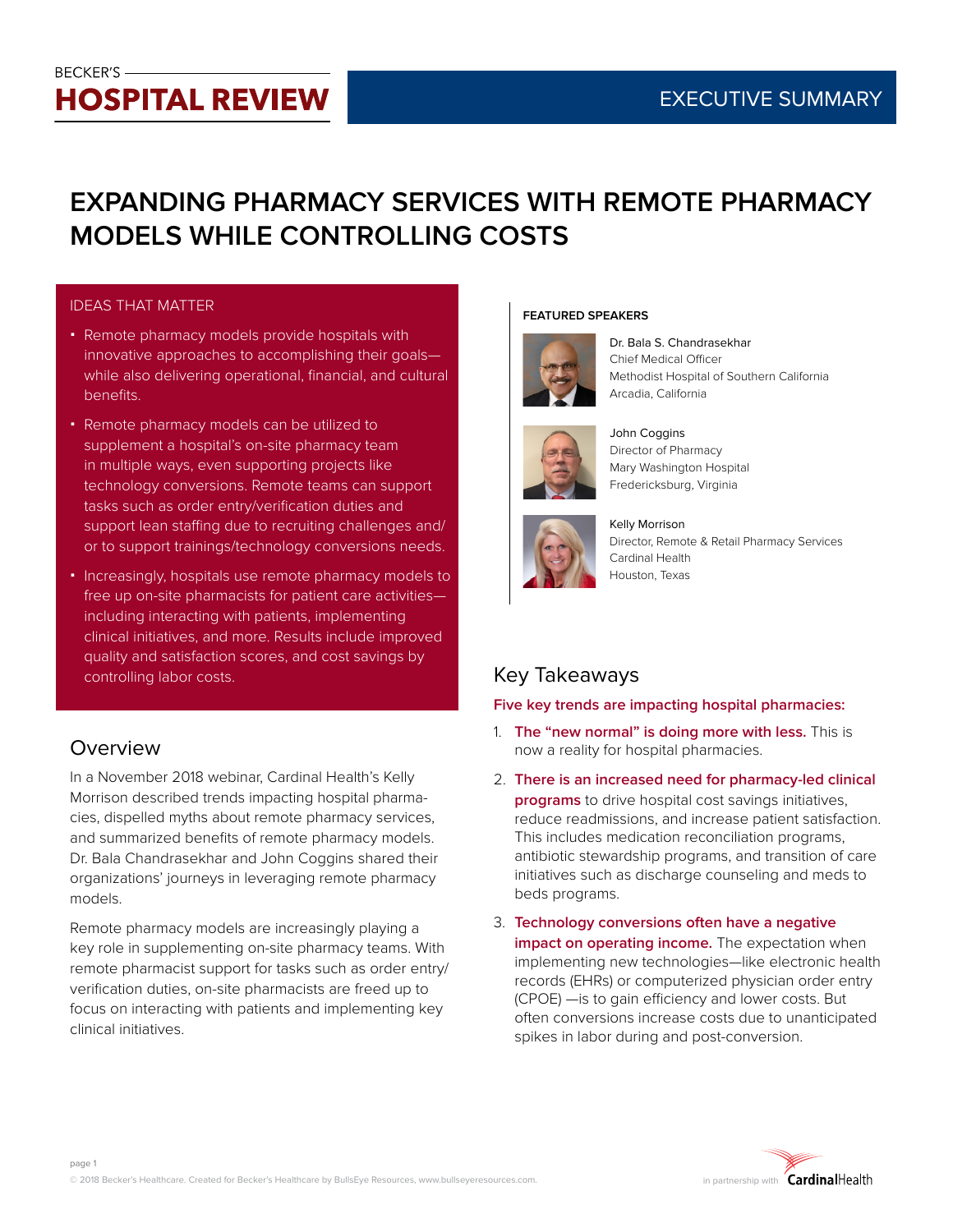#### **BECKER'S HOSPITAL REVIEW**

- 4. **An increased focus on retail strategies.** While historically hospital pharmacies have focused on patients within the hospital, leaders are increasingly focused on patients after they leave the hospital–and often existing pharmacy teams are not staffed with the appropriate level of resources to support this extension of patient care.
- 5. Despite the activity and trends within healthcare, and growing expectations of hospital administration, **personnel and project budgets are flat**.

#### **While there has been broad adoption of remote pharmacy models, myths and misconceptions persist.**

Among the myths and misconceptions about remote pharmacy models are:

| <b>MYTH</b>                                                                                                                 | <b>REALITY</b>                                                                                                                                                                                                                                                                                                                                                                                                                                                                                                                                      |
|-----------------------------------------------------------------------------------------------------------------------------|-----------------------------------------------------------------------------------------------------------------------------------------------------------------------------------------------------------------------------------------------------------------------------------------------------------------------------------------------------------------------------------------------------------------------------------------------------------------------------------------------------------------------------------------------------|
| It costs more to<br>outsource than to hire<br>additional FTEs                                                               | In most cases healthcare facilities can<br>generate savings by using remote<br>pharmacy models. In the remote model<br>pharmacists often are more productive<br>because they aren't interrupted. Many<br>hospitals are creating a "hybrid" model of<br>on-site and remote pharmacists. It is also<br>generally more cost-effective than hiring<br>additional on-site staff.                                                                                                                                                                         |
| To use remote<br>pharmacy services<br>requires a long-term<br>agreement                                                     | Hospitals can leverage remote pharmacy<br>services to assist with a short-term need,<br>such as a spike in labor during a project.<br>Some remote pharmacy providers have<br>flexible contract terms.                                                                                                                                                                                                                                                                                                                                               |
| We already have a<br>24/7 pharmacy, so<br>there is no need for<br>remote service                                            | Hospital pharmacy's role is expanding<br>with the execution of new clinical<br>initiatives that require pharmacists to<br>work outside of the pharmacy, engaging<br>directly with patients. In addition,<br>pharmacy also becomes responsible<br>for order entry in new areas such as the<br>ED and procedural units post CPOE that<br>increase the order volume. This results<br>in the need for additional pharmacists to<br>maintain service levels, and leveraging<br>remote pharmacists is a cost-effective<br>alternative to increasing FTEs. |
| Remote pharmacists<br>are "generalists" who<br>will not be able to<br>handle the complexity<br>of our patient<br>population | Remote pharmacists should have<br>the same qualifications as on-site<br>pharmacists and can perform the same<br>interventions. Many come from large<br>academic medical centers. They are<br>well versed at providing care to complex<br>patient populations.                                                                                                                                                                                                                                                                                       |

**Remote pharmacy should be on the radar for hospital leadership as they look to reduce and/or maximize the two largest pharmacy expenses—drugs and labor.**

– Kelly Morrison, Cardinal Health

#### **Remote pharmacy provides operational, financial, and cultural benefits.**

Hospitals are using remote pharmacy models to help them execute against their goals. Since every hospital has different goals, remote pharmacy is leveraged in different ways. Common benefits are:

- **Operational.** Leveraging a remote team to supplement the on-site team enables pharmacies to **focus on the most important operational priorities** with no distractions, such as implementing a clinical initiative or a technology conversion. It also ensures a consistent level of service.
- **Financial.** Remote pharmacy eliminates costs associated with recruiting, training, and benefits. Because remote pharmacy can scale up and down as needed, it often results in **cost savings**.
- **Cultural.** Remote pharmacy increases **patient satisfaction** due to more direct interaction with pharmacists and increases **employee satisfaction** by showing leadership's commitment to pharmacists' work/ life balance.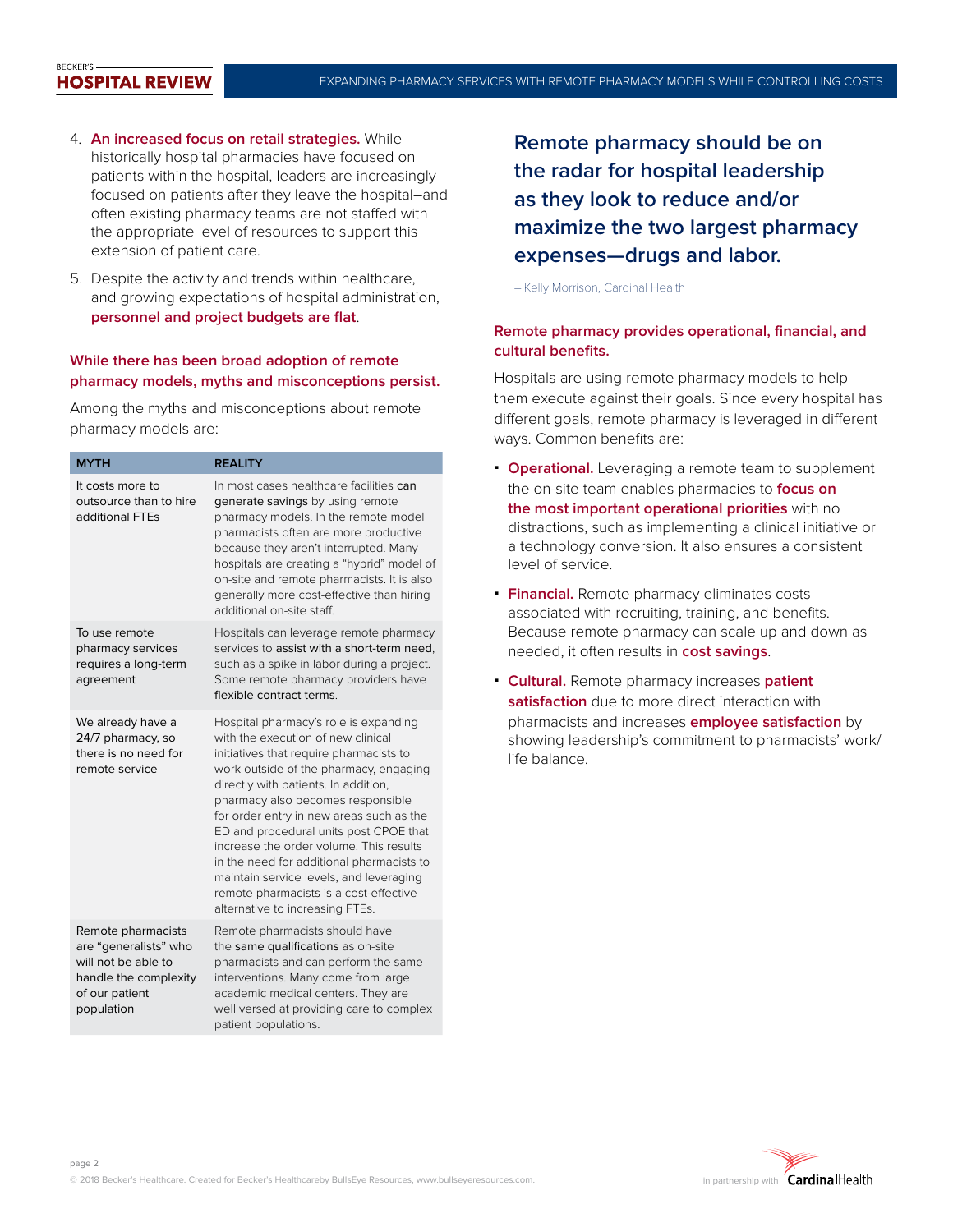### **METHODIST HOSPITAL CASE STUDY**

Methodist Hospital, about 20 miles from downtown Los Angeles, is a medium-sized, standalone, full-service community hospital.

Methodist's leadership team is focused on quality, safety, and excellence. As a result of multiple quality and safety initiatives, Methodist has been recognized as one of the highest quality, safest hospitals in the country. Methodist's most recent strategic plan calls for sustaining and improving on the hospital's position as one of the safest places in the nation to receive care.

Elements of Methodist's strategic plan are:

- Expanding the clinical pharmacists' roles in patient education
- Optimizing the antibiotic stewardship program
- Expanding medication reconciliation and discharge medication review
- Improving patient experience and HCAHPS scores



## **Our use of remote pharmacy has enabled us to decrease drug costs, especially in terms of utilization.**

– Dr. Bala S. Chandrasekhar, Methodist Hospital of Southern California

Top challenges faced in the hospital pharmacy included increasing costs (both staffing and drug costs), flat HCAHPS scores, minimal involvement of pharmacy staff in patient-centered care, and clinical pharmacist resources were underutilized and not operating at the top of their license.

In an environment of "do more with less," Methodist leveraged remote pharmacy to support its strategic plan by supplementing on-site pharmacists with remote pharmacists.

Utilizing a remote pharmacy enabled Methodist to:

- Leverage remote pharmacists to process 40% of the total monthly order volume
- Train and transition on-site pharmacists to patient care units to work directly with patients, physicians, and nurses
- Provide a consistent level of care during short-staffed periods

As a result, on-site pharmacists are now delivering far more patient interventions, including antibiotic- and anticoagulation-related interventions, patient and family counseling, and discharge medication counseling.



In addition, HCAHPS scores improved in 2018, after being flat in previous years.

Methodist also experienced a dramatic decrease in antibiotics costs, saving about \$42,000 per month, annualizing at savings of about \$500,000 per year.

Methodist concluded that leveraging remote pharmacy helped:

**Decrease drug costs**

page 3

- Successfully **implement clinical initiatives**
- **Increase the interaction** of pharmacists with physicians, nurses, and patients
- **Improve the patient experience and HCAHPS scores**